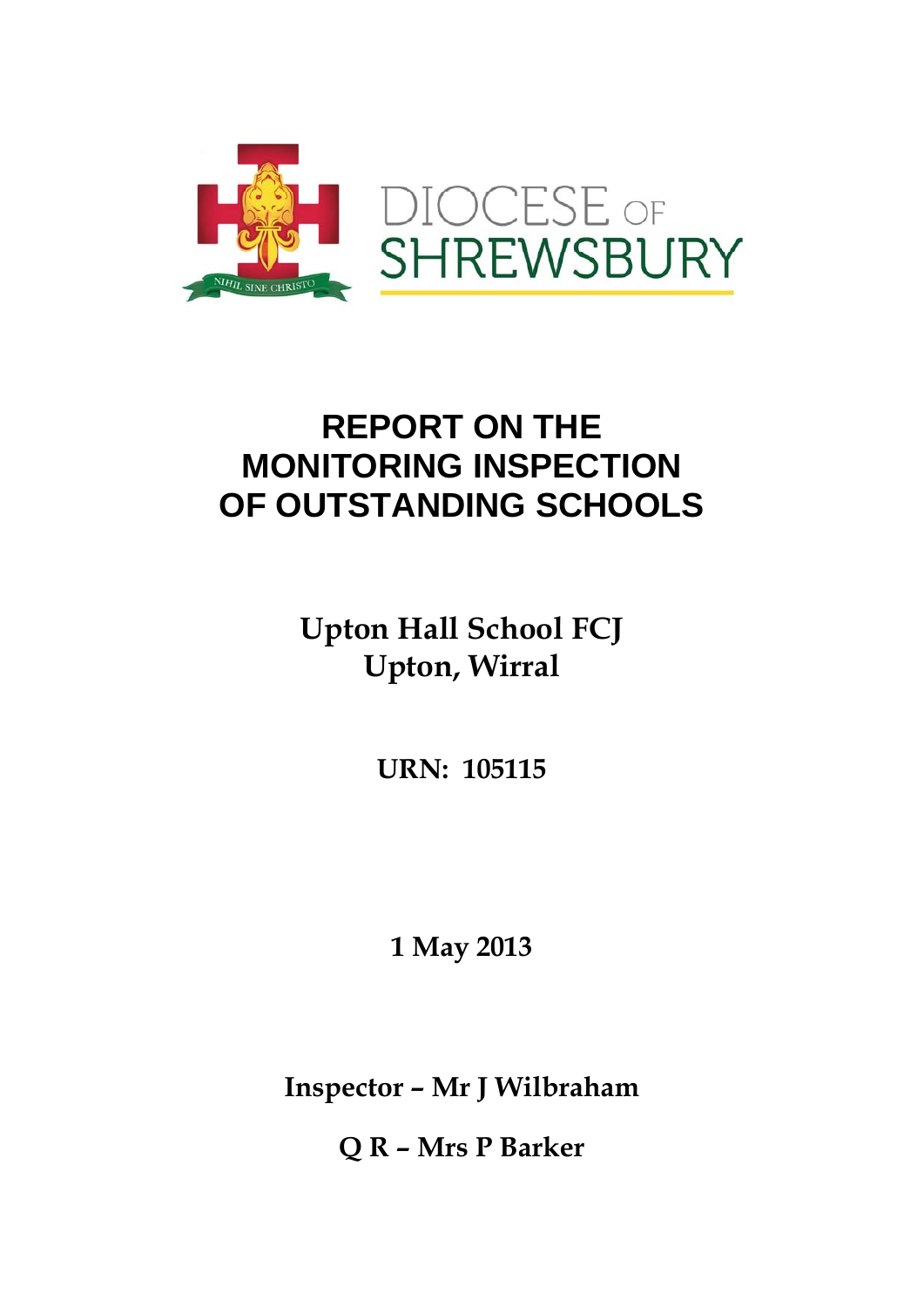The areas of focus in this monitoring Inspection were:-

**1. OUTCOMES FOR PUPILS** - How well students achieve and enjoy learning in RE.

**2. LEADERS AND MANAGERS** – How well leaders, governors and managers promote, monitor and evaluate the provision for the Catholic Life of the school and plan and implement improvement o outcomes for pupils.

### **3. PROVISION** – The quality of Collective Worship

The school's Self Evaluation as outstanding in all areas is confirmed and following comments summarise findings in the key areas.

## **1. OUTCOMES FOR PUPILS**

The standards of achievement in Religious Education are very high and significantly above average. Good progress is being made across the Key Stages. The students enjoy their learning and this was demonstrated by their interest and enthusiasm and behaviour, observed during the Learning Walk. Students actively seek to develop and improve their competence and skills. During the interview with students a Year 10 student keenly expressed how her learning has progressed within the smaller cohort in which she is now taught. A variety of resources and methods support highly effective teaching. A recently appointed Parent Governor who was interviewed described the RE Department as a "beacon of excellence within the school".

#### **2. LEADERS AND MANAGERS**

The leaders, governors and managers of the school are deeply committed to the Church's mission in education. This is evidenced by the way in which the FCJ values are embedded in the policies, practices and consciousness of the school community. The six core values identified in the Vision Statement of all FCJ schools are: - Excellence; Companionship; Dignity: Justice: Hope: and Gentleness. These values are constantly monitored and lie at the heart of the Head teacher's vision.

Evidence indicates that the Catholic life of the school is a priority and is developed within the partnerships fostered by the wider FCJ family of schools. Staff, governors and students understand the school's mission and purpose and are keenly and actively involved in their implementation. In interview, an ITT student confirmed that she thought that what was outstanding about the school was that it was a nurturing community where all were encouraged to develop their potential.

## **3. PROVISION**

Collective Worship and prayer are an integral part of the daily life of the school, and involve pupil ownership and participation. Other activities such as the Faith Council and Retreat experiences enrich this aspect of school life. The worship and prayer activities reflect a clear indication of the Church's mission and include the spiritual aspirations and needs of the students. The assembly observed, reflected the school's core values in a creative and imaginative way. It was planned and led by students and was typical of the weekly assembly routine. The Form time prayer observed was deeply reflective and students and teacher were so engaged in the prayer that the presence of the Inspector went unnoticed for some time.

#### **OVERALL EFFECTIVENESS**

Outcomes for pupils, the provision for Catholic Education, leadership and management in the development of the Catholic life of the school are all confirmed by this Inspection as outstanding.

Mention must be made in this report of the Interview with students. This was an extraordinary experience because of the open and wholehearted affirmation of the outstanding nature of this Catholic school. Students confirmed overwhelmingly that they were valued, supported and shown compassion. They felt loved and had a strong sense of community. One student remarked that life at Upton Hall was like - 'a home from home'. Another commented that – 'our teachers go beyond what is expected'.